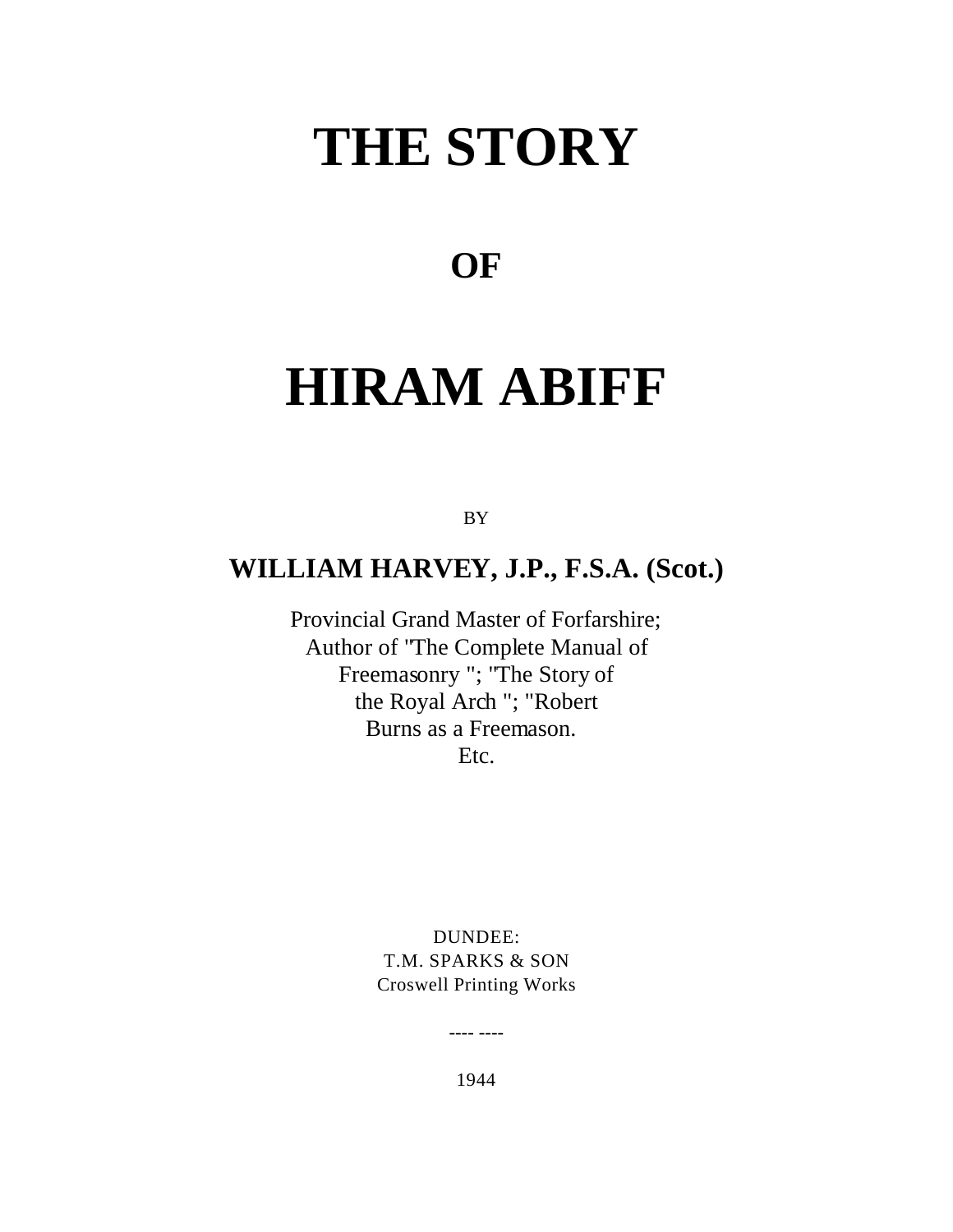### **COPYRIGHT**

| <b>First Edition</b>  |          | $\cdots$ | 1919 |
|-----------------------|----------|----------|------|
| <b>Second Edition</b> |          | $\cdots$ | 1935 |
| <b>Third Edition</b>  | $\cdots$ | $\cdots$ | 1944 |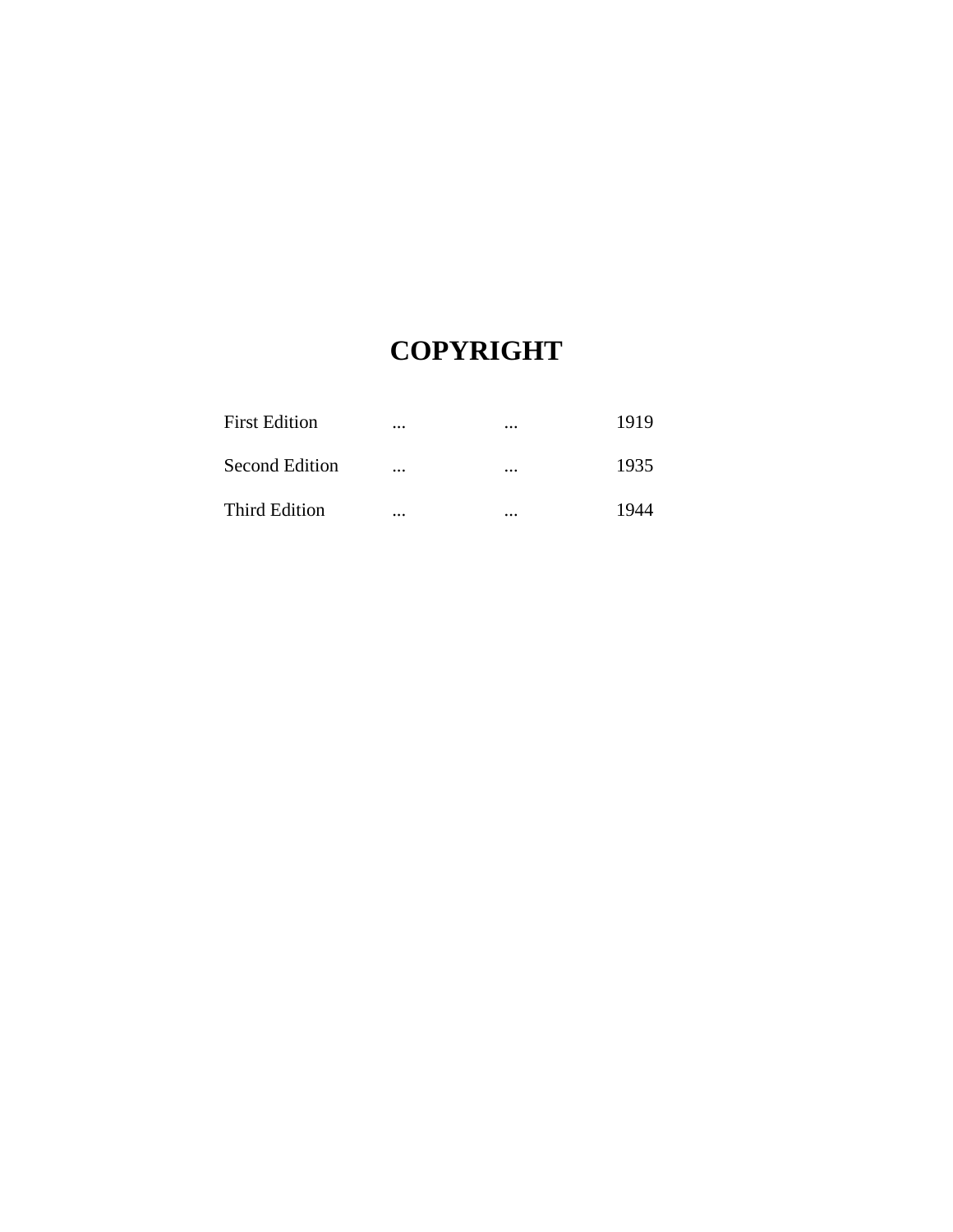## *PREFACE*

The story or legend of Hiram Abiff is one of great interest to members of the Craft. Following upon the publication of my "Emblems of Freemasonry" in which there are various references to the principal architect, I received a number of requests for a booklet that would clearly and succinctly set forth the facts as these could be gleaned from the voluminous literature of Freemasonry. This I did to the best of my ability, and the fact that the booklet has enjoyed a wide circulation may be regarded as evidence that I did not fail. I hope this new edition will also meet with favour from the brethren.

#### **WILLIAM HARVEY.**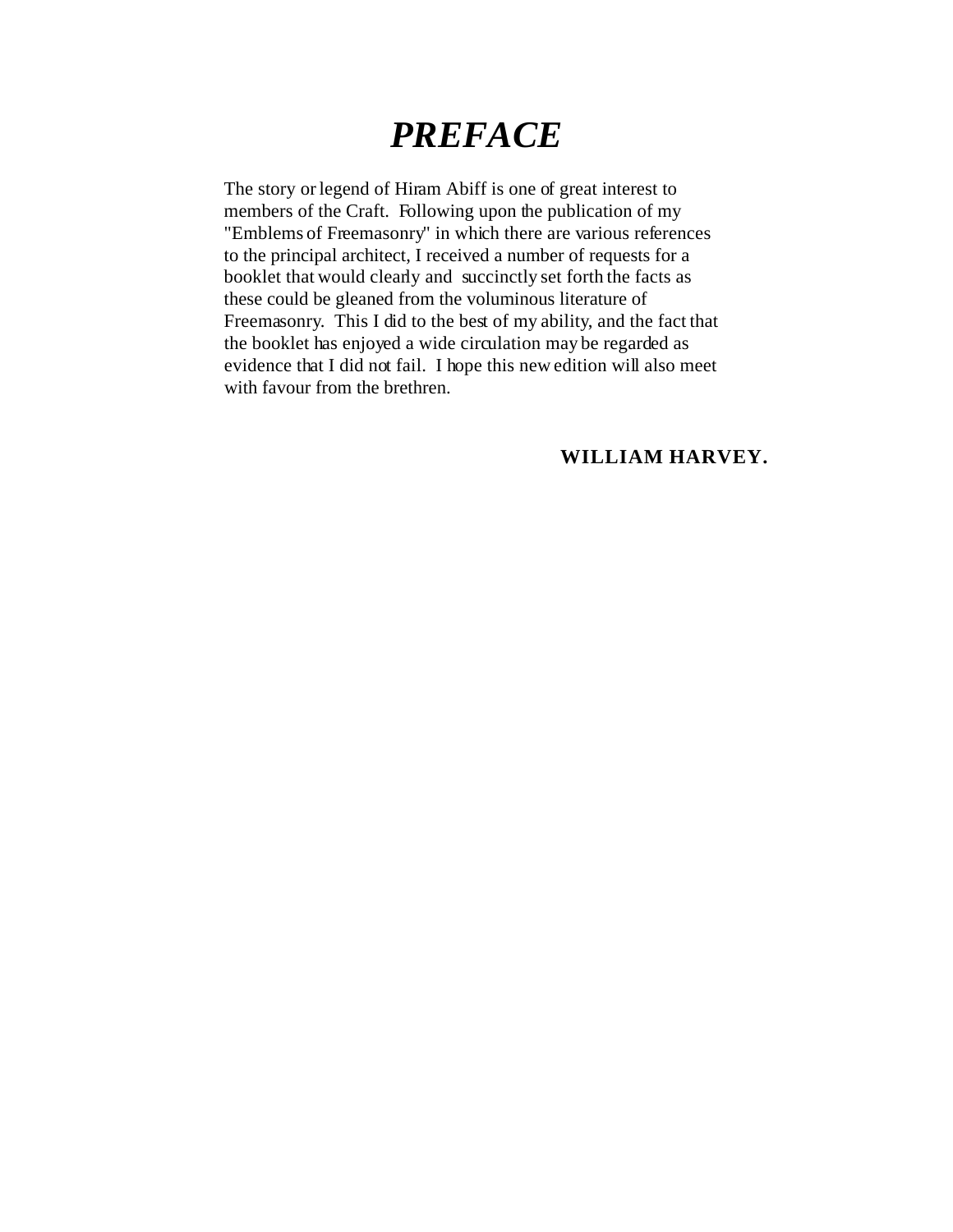#### **THE STORY OF HIRAM ABIFF**

THE outstanding figure in modern Freemasonry is undoubtedly the widow's son who is known to members of the Fraternity under the somewhat obscure name of Hiram Abiff. He dominates Craft Masonry. and that in spite of the fact that neither the Entered Apprentice nor the Fellow-Craft knows anything at all about him. It is true that, when the Master Mason recites what is called "the first part of the traditional history." to the Fellow-Craft who is on his way to the secrets of the third degree, he pays the Fellow-Craft the compliment of saying, "As you are doubtless aware," Hiram was the principal architect at the building of King Soloman's Temple.. But if the Fellow-Craft is so informed, he must have acquired the knowledge apart altogether from Freemasonry as, up to that particular moment, no glimpse of the widow's son has been obtained in all the ceremonial of the First arid Second Degrees. From that point onwards, however, he is chief actor in the drama, and the legend of Hiram is the most characteristic part in the ritual of the Order.

Hiram, like many other notable men in the history of the world, was distinguished in the manner of his death as that is set forth in the legend, and the dramatic circumstances attending the tragedy are what give amplitude to his biography. Beyond the time, place, and means of his murder, Freemasonry knows little about the man, nor, apart from Freemasonry, are many particulars to be gleaned. All that is known of him is contained in the Volume of the Sacred Law, and even there there is confusion, and one statement that in the opinion of Bro. Robert Freke Gould stamps the Masonic legend as a myth.

According to the author of the Second Book of Chronicles (Chap. ii.) Solomon sent messengers to Hiram, King of Tyre, to acquaint that friendly sovereign with the fact that he contemplated erecting a Temple, and inviting him to furnish men and materials for the prosecution of the work. Solomon's first demand was for a specially gifted craftsman.

"Send me now," he says, "a man cunning to work in gold, and in silver, and in brass, and in iron, and in purple, and crimson, and blue, and that can skill to grave with the cunning men that are with me in Judah, and in Jerusalem:"

The King of Tyre received the embassy with cordiality, and returned a. favourable answer to Solomon.

"I have sent a cunning man," he says, "endued with understanding. . . The son of a woman of the daughters of Dan, and his father was ''a man of Tyre."

The account given. in the First Book of the Kings (Chap. VII.) differs somewhat so far as the parentage of the man is concerned. There it is stated that he was "a widow's son of the tribe of Naphtali." The author or editor of Kings agrees with the Chronicler that Hiram's father was a Tyrian, adding that he was "a worker in brass." Josephus describes him as of Naphtali on his mother's side, his father being Ur of the stock of Israel. It is not easy to reconcile these differences. One Biblical student - Giesebrecht - suggests that the dislike felt by the editor of Kings to the idea of the Temple being built by a half-Phoenician caused him to insert the words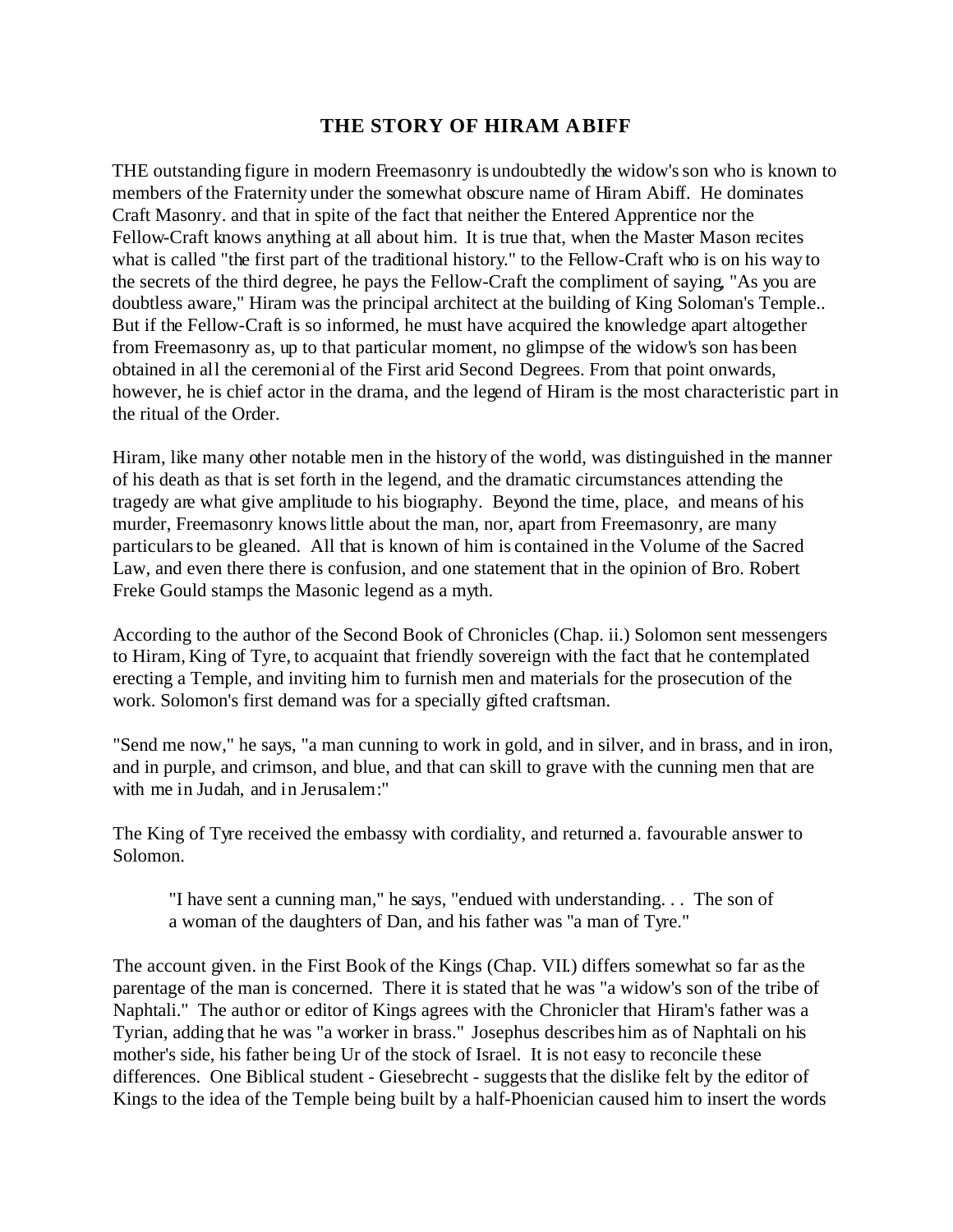"a widow of the tribe of Naphtali," the alteration of the phrase "of the daughters of Dan" into "of the tribe of Naphtali," being the more permissible, since Dan lay in the territory of Naphtali.

The clear points that emerge are that Hiram was of mixed race, the son of a brassworker, and a man so high in his profession as to have secured the patronage of his King, and to have been deemed worthy to uphold the reputation of his country. His exalted position is inferred from the description given by the author of the Chronicles who alludes to him as "Hiram Abi," and the word "Abi," meaning "my father," is usually taken in the sense of "master," a title of respect and distinction.

The name is undoubtedly Phoenician, but there is some confusion, as to its actual form. "Hiram" is the more common rendering, but the author of the Chronicles adheres to the spelling "Huram," and other writers adopt the variant "Hirom." Mr J. F. Stenning says that it is equivalent to "Ahiram," and means "the exalted one." According to Movers, Hiram or Huram. is the name of a diety, and means "the coiled or twisted one," but other scholars regard this derivation as very improbable.

Whatever his real parentage, and whatever the exact meaning of his name, the widow's son of Freemasonry reached Jerusalem and was thereafter intimately identified with the building of the Temple. What exact share did he have in that great work ?

The editors of "The Jewish Encyclopaedia " point out that there is an essential difference as regards the nature of his technical specialty between the account preserved in the First Book of Kings and that in the Second Book of Chronicles. According to the former, Hiram was an artificer only in brass, and the pieces which he executed for the Temple were the two pillars, Jachin and Boaz, the molten sea with its twelve oxen, the ten layers with their bases, the shovels and basins, all of brass. But in the Second Book of the Chronicles he is depicted as a man of many parts, and the impression is conveyed that he superintended all the work of the Temple. Josephus seeks to reconcile the two accounts by saying that Hiram was expert in all sorts of work, but that his chief skill lay in working in gold, silver and brass.

And there our exact knowledge of Hiram ends. History knows nothing of him. The volume of the Sacred Law is silent as to his fate. Brother Robert Freke Gould, founding on the eleventh verse of the fourth chapter of the Second Book of the Chronicles, says he "was certainly alive at the completion of the Temple."

Out of this slender basis of fact Freemasonry has created a wonderfully vivid character. The Order maintains that he was the chief architect at the construction of the Temple and associates him with Hiram, King of Tyre, and Solomon, King of Israel, on a footing of Masonic equality. It suggests that these three were the most exalted personages in the Masonic world and that the secrets of a Master Mason had either descended to them, or been invented by them, and could not be communicated to anyone else without the consent of all three. There were Master Masons in abundance at the Temple, but apparently none of them had been admitted to a knowledge of the secrets and mysteries of the High and Sublime Degree. Consequently, when certain curious Fellow-Crafts sought to obtain the hidden knowledge they were compelled to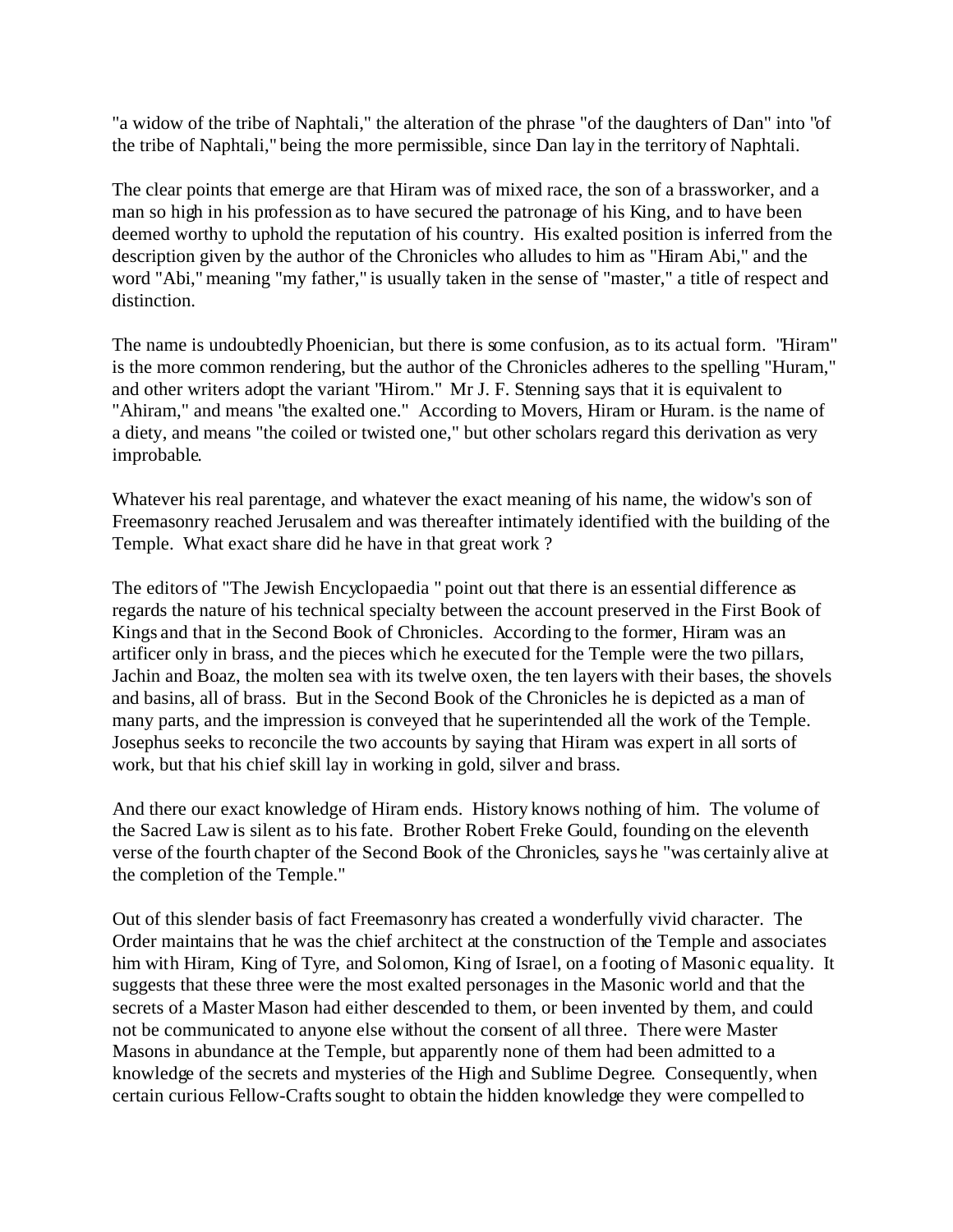approach one or another of the three grand masters. They selected Hiram and when he refused their request they murdered him in the manner described in Masonic ritual.

"Taken literally," says Charles William Heckethorn in "The Secret Societies of all Ages and Countries," "the story of Hiram offers nothing so extraordinary as to deserve to be commemorated after three thousand years throughout the world by solemn rites and ceremonies. The death of an architect is not so important a matter to have more honour paid to it than is shewn the memorv of so many philosophers and learned men who have lost their lives in the cause of human progress . . . . The legend is purely allegorical. . . . The dramatic portion of the mysteries of antiquity is always sustained by a pity or man who perishes as the victim of an evil power, and rises again into a more glorious existence. In the ancient mysteries, we constantly meet with the record of a sad event, a crime which plunges nations into strife and grief, succeeded by joy and exultation."

Leaving for the moment the question as to the meaning of the allegory and whence it was borrowed, let us consider at what date the legend of Hiram was engrafted upon Craft Masonry.

It is generally admitted by students that the elaborate ceremonial, and multiplicity of degrees which flourish to-day under the general terms of Freemasonry, are of comparatively modern growth, and that before the era of Grand Lodges not more than one, or at most, two degrees were in existence. The Freemasonry of to-day appears to owe a good deal to the enthusiasm and imagination of two brethren who were active in the first half of the eighteenth century. These were Dr, James Anderson, an Aberdonian, who was a Presbyterian minister in London, and Dr John Theophilus Desaguliers, a native of La Rochelle, an Episcopalian clergyman, who also laboured in the Metropolis. Dr George Aliver, another parson who, was keenly interested in the Craft, and contributed much to masonic literature, says that "the name of the individual who attached the aphanism of H.A.B. to Freemasonry has never been clearly ascertained; although it may be fairly presumed that Brothers Desaguliers and Anderson were prominent parties to it," adding that when "these two Brothers were publicly accused by their seceding contemporaries of manufacturing the degree " they "*never denied* " it. Brother Robert Freke Gould, noticing the statement of Oliver, says that Anderson and Desaguliers had been many years in their graves when the accusation was made, and that, consequently, their silence "is not to be wondered at." But if Gould himself does not lay the blame or credit of the Third Degree at the door of these Brethren he favours the view that Hiram became a prominent character in Masonic ritual during the years of their activity.

"When the legend of Hiram's death was first incorporated with our older traditions, it is not easy to decide," he says, "but in my judgement it must have taken place between 1723 and 1729, and,." he adds, "I should be inclined to name 1725 as the most likely year for its introduction."

Gould is led to this view from two considerations: first, the remarkable paucity of references to Hiram in the Old Charges and early catechisms of Freemasonry, and, secondly, the prominence given to him in the edition of Dr Anderson's "Constitutions," published in 1738. He thinks, wisely most people will agree, that if the murder of Hiram Abiff had been a tradition of the Craft in early days, not only would allusions to him be found in the literature of the Order, but he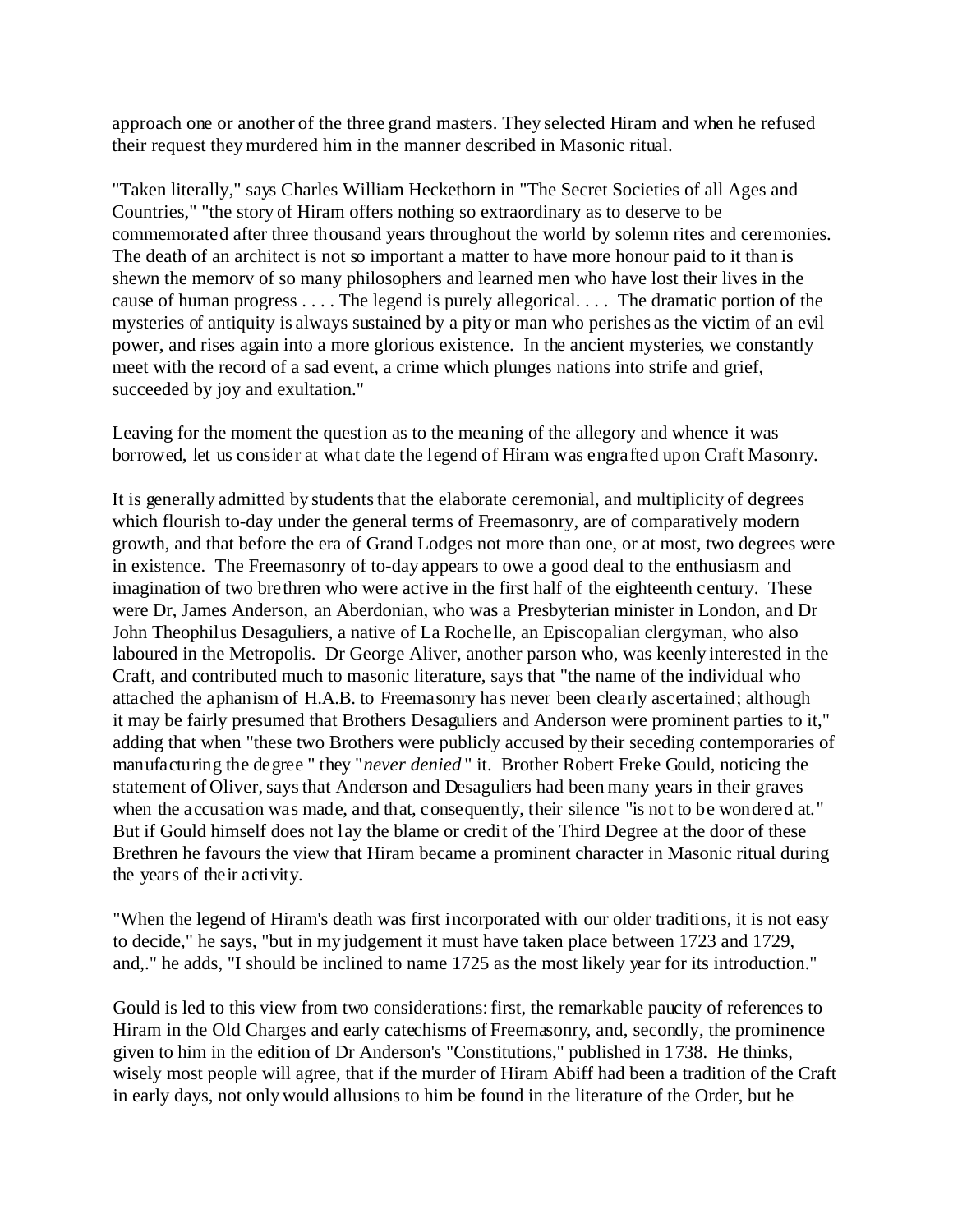would have appeared in the earlier degrees, and not been thrust without any sort of warning into the third degree, much to the surprise of all who regard Craft Masonry as a gradually developing spectacle. As Palgrave says, "It is not well for the personages of the historical drama to rise on the stage through the trap-doors. They should first appear entering in between the side scenes. Their play will be better understood then. We are puzzled when a king, or count, suddenly lands upon our historical ground, like a collier winched. up through a shaft."

It is not improbable, that just about the time mentioned by Gould - the close of the first quarter of the eighteenth century - the traditionary history was enlarged, the ceremonial rearranged, and what was formerly the second degree expanded and then divided so as to form the degrees of Fellow-Craft and Master Mason. Countenance to this view by a comparison of the first and second editions of Anderson's "Constitutions." In the earliest editions, issued in 1723, the author dwells at some length upon the magnificence of King Solomon's Temple. This is repeated in the later edition, published in 1738, but a number, of details as to the manner of its erection are given which suggests that it had grown in Masonic ceremonial importance during the intervening years. For example, Anderson states that after "the *Cape-stone* was celebrated by the *Fraternity*, their joy was soon interrupted by the sudden death of their dear master, *Hiram Abiff*, whom they decently interred in the *Lodge* near the *Temple*, according to ancient Usage.

If it be assumed that the third degree was invented about 1725, and that the invention involved the introduction of the Hiramic legend the next point for consideration is, to what source did the founders turn for material? Beyond casual references to him, the Old Charges are silent concerning Hiram, and there is nothing to indicate that he was commemorated in any way. He is simply referred to as a "Master of Geometry, " and the chief of all the various classes of workmen engaged in the building of the Temple. He appears to have been slightly more prominent in the ceremonial of the Rosicrucians with whom Freemasons are sometimes identified. Professor Buhle, in his "Historico-Critical Enquiry into the Origin of the Rosicrucians and Freemasons, says: - -

"The building of Solomon's Temple had an obvious meaning as a prefiguration of Christianity. Hiram, simply the architect of this temple to the real professors of the art of building, was to the English Rosicrucians a type of Christ: and the legend of Masons, which represented this Hiram as having been murdered by his fellow-workmen, made the type still more striking."

In a footnote to his Essay, Buhle explains that "Hiram " was understood by the older Freemasons as an anagram H.I.R.A.M. derived from two Latin phrases: the one, "Homo Jesus Redemptor AnimaruM," and the other, "Homo :us Rex Altissimus Mundi." By "older Freemasons," Ruble probably means Rosicrucians as phrases relating to Jesus seem singularly out of place in the plan of Craft Masonry.

If the inventors of the third degree got the suggestion from the Rosicrucians to make Hiram the central figure in their new scheme, it is very obvious that they found their details as to his murder in "The Legend of the Temple," and turned that story to suit the purpose they had in view. The Legend is given. at length in Charles William Heckethorn's singularly attractive work,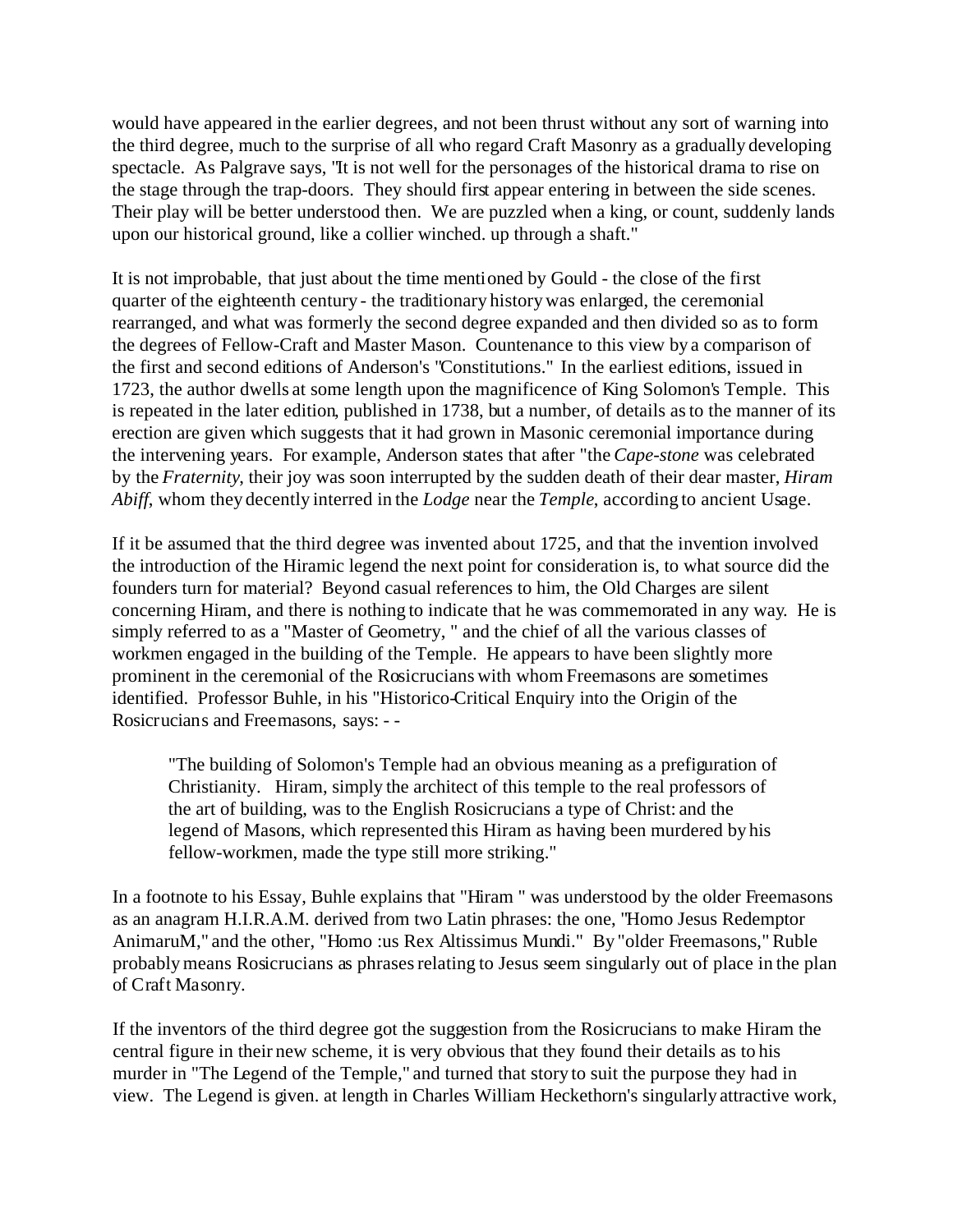"The Secret Societies of all Ages and Countries," from which it may be summarised as follows:

" Hiram, the descendent of Tubal-Cain, who first constructed a furnace and worked in metals, erected a marvellous building, the Temple of Solomon, raised the golden throne of Solomon, and built many glorious edifices. But, melancholy amidst all his greatness, he lived alone, understood and loved by few, hated by many, including Solomon, who was envious of his genius and glory. When Balkis, the Queen of Sheba, carne to Jerusalem, Solomon led her to behold the Temple, and the Queen was lost in admiration. The King, captivated by her beauty, offered his hand, which she accepted. On again visiting the Temple she repeatedly desired to see the architect. Solomon delayed as long as possible, but at last was forced to present Hiram Abiff to the Queen. When she wished to see the countless host of workmen that wrought at the Temple, Solomon protested the impossibility of assembling them all at once; but, Hiram, leaping on a stone to be better seen, with his right hand described in the air the symbolical Tau, and immediately the men hastened from all parts of the work into the presence of their master. At this the Queen wondered greatly, and secretly repented of the promise she had given the King, for she felt herself in love with the mighty architect. Solomon set himself to destroy this affection, and to prepare his rival's humiliation and ruin. For this purpose he employed three fellow-crafts, envious of Hiram, because he had refused to raise them to the degree of masters on account of their want of knowledge and their idleness. The black envy these three projected that the casting of the brazen sea, which was to raise the glory of Hiram its utmost height, should turn out a failure. The day for the casting arrived and the Queen Sheba was present. The doors that restrained the molten metal were opened, and torrents of liquid fire poured into the cast mould wherein the brazen sea was to assume its form. But the burning mass flowed like lava over the adjacent aces. The terrified crowd fled from the advancing stream of fire, while Hiram, calm, like a god, endeavoured to arrest its advance with ponderous columns of water, but without success

"The dishonoured artificer could not with draw himself from the scene of his discomforture. Suddenly he heard a strange voice coming from above and crying, 'Hiram, Hiram, Hiram;' He raised his eyes and beheld a gigantic human figure. The apparition continued, `Come, my son, be without fear, I have rendered thee incombustible, cast thyself into the flames.' Hiram threw himself into the furnace, and where others would have found death, he tasted ineffable delights nor could he, drawn by an irresistible force, leave it, and asked him that drew him into the abyss, `Who art thou?' `I am the father of thy fathers,' was the answer, `I am Tubal-Cain.'

"Tubal-Cain introduced Hiram into the sanctuary of fire, and into the presence of Cain, to author of his race. When Hiram was about to be restored to earth, Tubal-Cain gave him the hammer with which he himself had wrought great things, and said to him, Thanks to this hammer and the help of the genii of fire, thou shalt speedily accomplish the work left unfinished through man's stupidity and malignity.' Hiram did not hesitate to test the wonderful efficacy of the precious instrument, and the dawn saw the great mass of bronze cast. The artist felt the most lively joy. The Queen exulted.

"One day after this the Queen accompanied by her maids, went beyond Jerusalem, and there encountered Hiram, alone and thoughtful. . They mutually confessed their love. Solomon now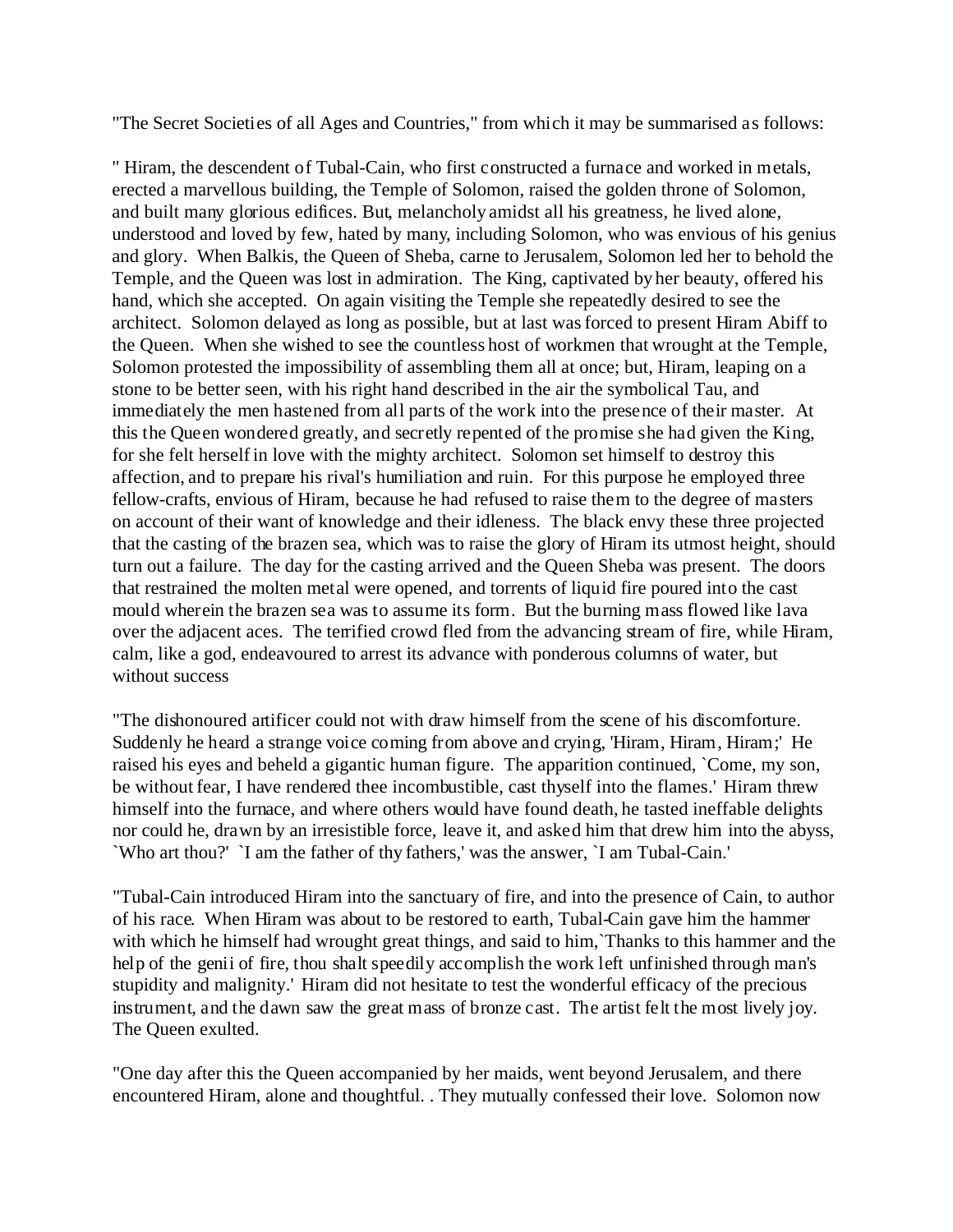hinted to the fellow-crafts that the removal of his rival, who refused to give them the master's word, would be acceptable unto himself; so when the architect came into the temple he was assailed and slain by them. They wrapped up his body, carried it to a solitary hill and buried it, planting over the grave a sprig of acacia.

"Hiram, not having made his appearance for seven days, Solomon, to satisfy the clamour of the people, was forced to have him searched for. The body was found by three masters, and they, suspecting that he had been slain by the three fellow-crafts for refusing them the master's word, determined nevertheless for greater security to change the word. The three fellow-crafts were traced, but rather than fall into the hands of their pursuers, they committed suicide, and their heads were brought to Solomon."

Based as it obviously was on this legend of the Temple, the question still remains, why was the story of the death of Hiram engrafted with so much detail upon Freemasonry? The postulant is taught that the peculiar object of the Third Degree is to teach the heart to seek for happiness in the consciousness of a life well-spent, and invited to reflect upon death and to realise that to the just and virtuous man death has no terrors equal to the stain of falsehood and dishonour. All excellent moral teaching, but not illustrated in any way by the career of Hiram Abiff concerning whose life and conduct we know absolutely nothing. And it seems that we must look for an explanation in some other direction.

Many writers - chiefly non-Masons - have sought to throw light upon the subject, and with one voice they agree that the story of the death of Hiram is simply the Masonic way of serving up an ancient mystery. Mr John Fellows, who brings a mass of knowledge to a study of the subject, says that "the story of Hiram is only another version, like those of Adonis and Astarte, and of Ceres and Prosperine, of the fable of Osiris and Isis. The likeness throughout," he adds, "is so exact as not to admit of doubt. The search for the body of Hiram; the enquiries made of a wayfaring man, and the intelligence received; the sitting down of one of the party to rest and refresh himself, and the hint conveyed by the *sprig* over the grave; the body of Hiram remaining *fourteen days* in the grave prepared by the assassins before it was discovered, all have allusion to, and comport with, the allegory of Osiris and Isis. The condition even in which the grave of Hiram is found, covered with green *moss* and turf, corresponds very much with that in which Isis found the coffin of Osiris."

Assuming that Mr Fellows and those who agree with him are correct what is the reason why the. inventors of the Third Degree in the first quarter of the eighteenth century gave a Biblical turn to an old-world fable and introduced it into Freemasonry to teach the doctrine of the resurrection of the dead? The question is not easy to answer, and at most one can but hazard a guess.

May it not be that those who were anxious to build up the degree found their starting point in the anagram familiar to the Rosicrucians which, by a very striking coincidence, agreed with the name of the principal architect of the Temple? Thus directed to Hiram they, decided to turn that craftsman to account and found much material ready to their hands in the Legend of the Temple. But the love story of the Queen of Sheba and the jealousy of Solomon were of no dramatic value to them in developing the degree, and consequently they had to adapt the story to their